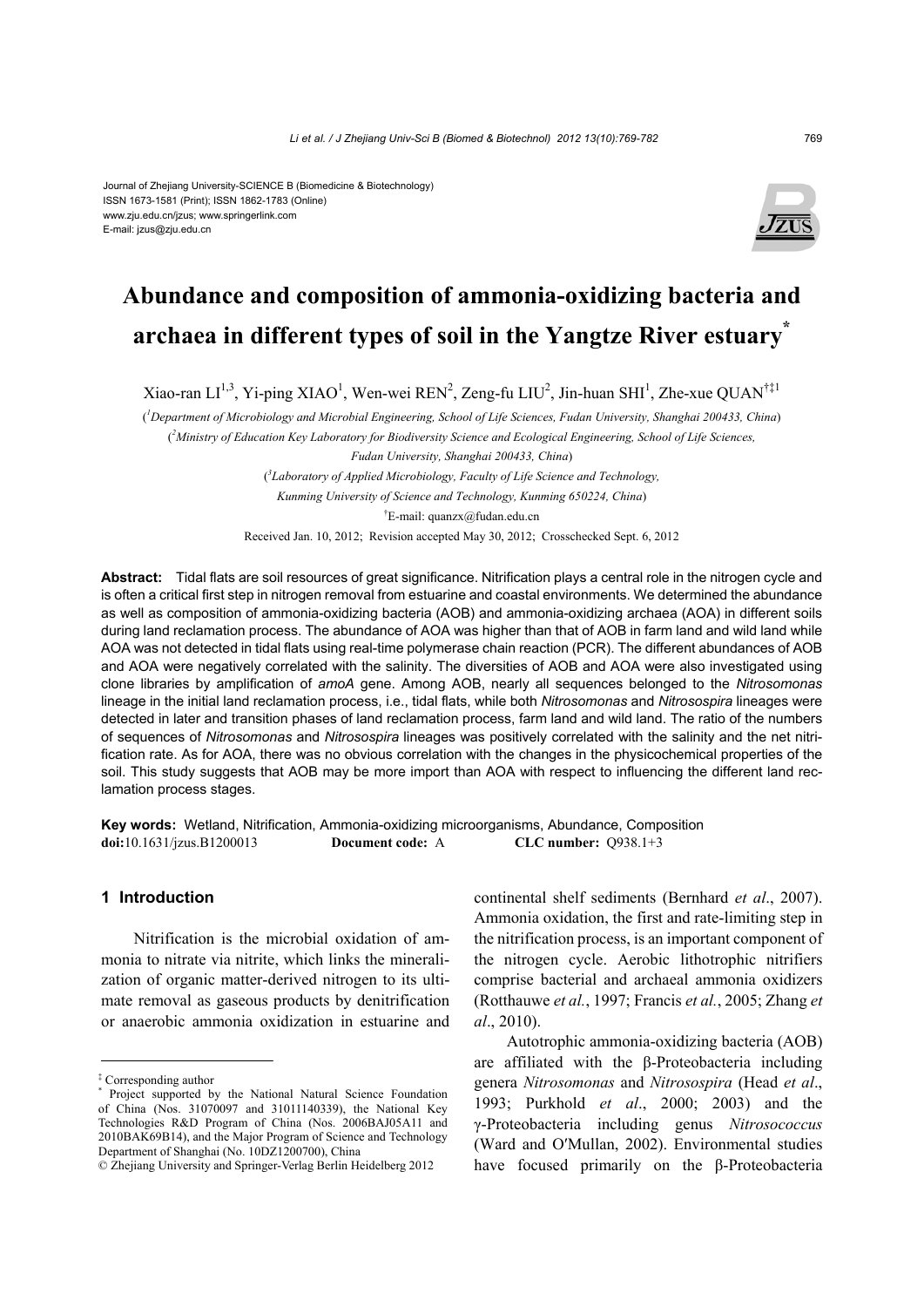because of their relative abundance in many environments especially in soils and sediments (Jia and Conrad, 2009; Wells *et al*., 2009). Recently, archaea that oxidize ammonia have been discovered (Venter *et al*., 2004; Könneke *et al*., 2005; Treusch *et al*., 2005) and several studies revealed that ammoniaoxidizing archaea (AOA), which belong to a novel phylum Thaumarchaeota (Brochier-Armanet *et al*., 2008; Spang *et al*., 2010), are the predominant ammonia oxidizers in various soil environments (Leininger *et al*., 2006; Zhang *et al*., 2010). Given its functional significance and conserved phylogeny, the ammonia monooxygenase (*amoA*) gene (Sharp *et al*., 1984), which catalyzes the first step of ammonia oxidation, has been used as a molecular marker to study both the diversities and abundances of AOB and AOA in marine and terrestrial environments, such as water columns (Santoro *et al*., 2008), sediments (Moin *et al*., 2009), activated sludge (Wells *et al*., 2009), and soils (Di *et al*., 2010). These new findings have stimulated reassessment of the ecological importance of these groups (AOB and AOA) in agricultural ecosystems.

China faces severe problems in terms of inadequate resources and environment contamination as the result of population growth and reduction in the amount of arable land. Wetlands, especially in coastal estuaries and muddy tidal flats, have a large potential for use as land resources. Reclamation of tidal flats into arable land is of great significance because it helps to alleviate the problem of limited soil resources.

The estuary of the Yangtze River is the largest in China (Li *et al*., 2010). The Dongtan Wetland is an intertidal estuarine wetland that is located at the eastern end of Chongming Island in the Yangtze River estuary. Chongming Island is the third largest island in China and the largest alluvial island in the world (Gan *et al*., 2009). The precursor of the present Chongming Island was a small inter-tidal shoal, and it has doubled in size over the last 50 years to about  $120\times10^{3}$  ha, and is still growing by more than 200 ha per year through the increase of alluvial and land reclamation in tidal flats (Li *et al*., 2010). Land reclamation in tidal flats is a common practice globally. The agricultural soil present on Chongming Island increased by 729 ha per year via land reclamation in the past 20 years (Gao and Zhao, 2006). Sea dikes can be used to drain the salt marshes of tidal wetlands to

create wild land. Tidal flats, wild land, and farm land are three typical stages of the soil utilization process. A recent study pointed out that the primary controller of the distribution of soil bacteria was soil habitat characteristics (Fierer and Jackson, 2006). Soil types were considered to be the primary factor influencing bacterial composition and abundance (Girvan *et al*., 2003). A number of studies have shown that the community structures of AOA and AOB change in response to fertilizer management (Enwall *et al*., 2005; He *et al*., 2007). The composition and abundance of ammonia oxidizers could be used as one important biological indicator in monitoring soil quality for agriculture (Bastida *et al*., 2008). Therefore, the analysis of correlations between the ammonia oxidizers and soil characteristics may provide useful information in guiding efficient use of emerging land resources formed by the Yangtze River.

In this study, we examined the ecology of ammonia-oxidizing microbial communities in soils in the Dongtan Wetland of Chongming Island by examining the diversity and abundance of the *amoA* gene for both AOB and AOA in three types of soils (tidal flats, wild land, and farm land). The abundances of AOB and AOA were quantified with real-time polymerase chain reaction (PCR) techniques, and the community compositions of the AOB and AOA were analyzed using *amoA* gene clone libraries. The effects of the soil physicochemical properties on the AOB and AOA communities were determined using statistical analysis.

#### **2 Materials and methods**

#### **2.1 Experimental sites and sampling**

Three different sites were selected as study sites in the Dongtan Wetland of Chongming Island, Shanghai, China. The coordinates of each site were as follows: tidal flat (T) (31°30′ N, 121°58′ E), wild land (W) (31°30′ N, 121°57′ E), and farm land (F) (31°31′ N, 121°51′ E). The coordinates were determined using the Global Positioning System (Explorist 110, Magellan). These sites represent a typical process in soil development in the Yangtze River estuary. The tidal flat was characterized by high primary production rates, and a consequent intense remineralization in the sediment without any interruption from activities of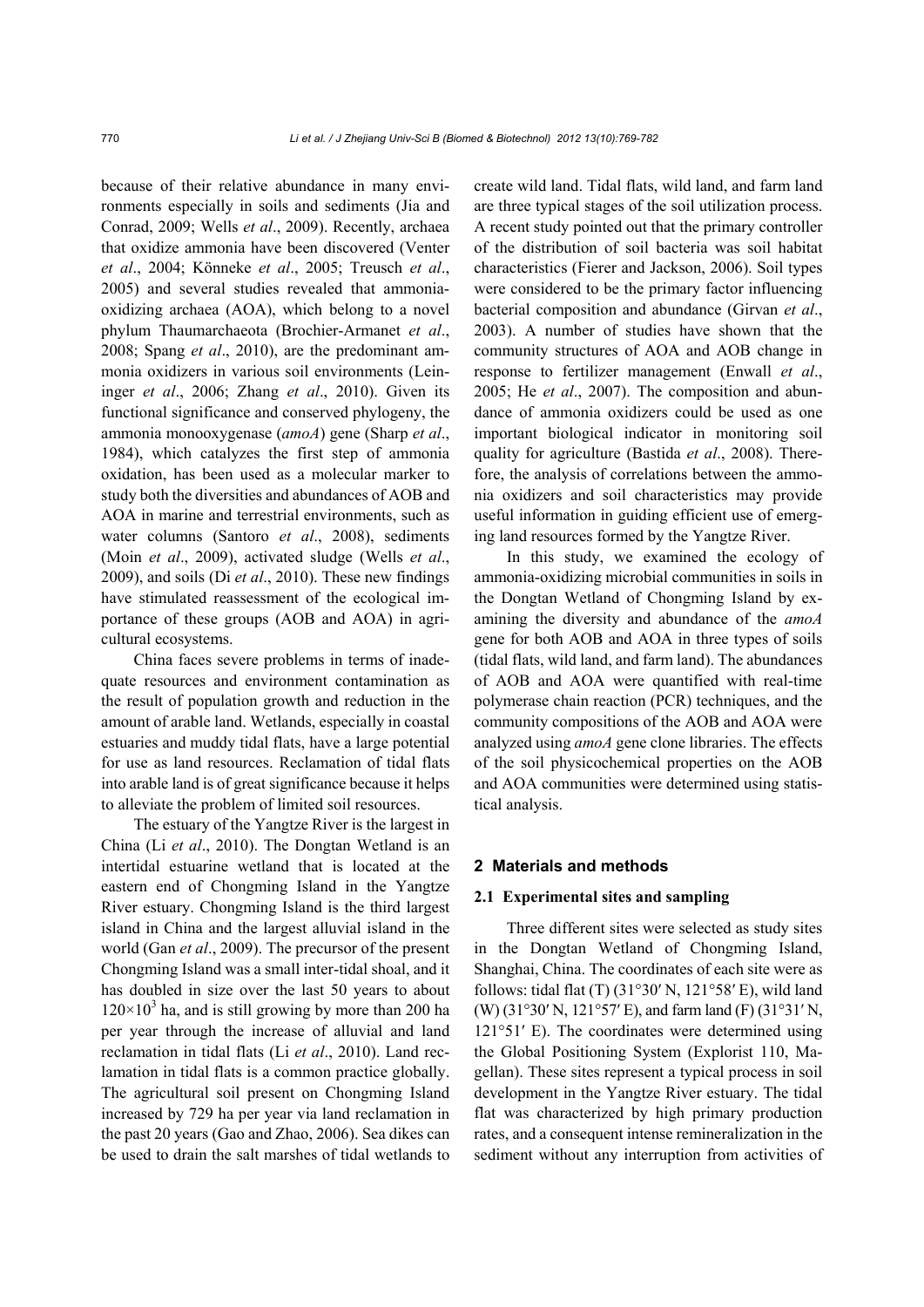human beings. The wild land was the land at the other side of the dike and had been left unused after the sea dike construction for six years after a period of reclamation. The farm land has been a part of a long-term reclamation program since 1980 with a wheat-rape rotation system. Each site was sampled in March 2007 at a depth of 0–10 cm. Six soil cores (approximately 5 cm diameter) were taken from each site and the distance between two cores was 2 m. Each sample was placed in a sterile plastic bag and transported to the laboratory. All samples were stored at 4 °C for analysis of soil characteristics, and subsamples were stored at −20 °C for DNA extraction.

#### **2.2 Physicochemical analysis**

Six soil cores were taken from each site and the physicochemical analyses of the six cores were measured separately. Soil pH was determined using a HANNA HI 9025 pH meter (Hanna, Italy). Water content and salinity were determined using a WET sensor (Delta-T, UK). Soil bulk density was determined by oven-drying a fixed volume of each soil core at 105 °C to constant weight. Total carbon (TC) and total nitrogen (TN) were analyzed using a FLASH EA 1112 series, CHNSO analyzer (Thermo, Italy). Ammonium and nitrate levels were determined by indophenol blue colorimetry (Solorzano, 1969) and ultraviolet spectrophotometry (Norman and Stucki, 1981), respectively. The soil net nitrification rate was determined as previously described (Fernandez *et al*., 2000; Kelly *et al*., 2011). To measure the net nitrification rate, 50 g of fresh soil was added to each bottle and bottles were covered loosely. Water was added every 2 or 3 d to maintain constant water content and aerobic conditions. The ammonia and nitrate concentrations were determined again after soil samples were incubated at 25 °C for 20 d. The net nitrification rate was equal to the average difference between the nitrate concentrations before and after incubation.

## **2.3 DNA extraction and preparation**

Four gram of a composite soil sample for six cores of each site was used to DNA extraction according to the procedure described by Zhou *et al*. (1996). Deoxyribonucleic acid was purified using the Wizard DNA Clean-Up system (Promega, USA) according to the manufacturer's protocol. The concentration of extracted DNA was determined using a NanoDrop 1000 UV-Vis spectrophotometer (Thermo Fisher, USA).

## **2.4 Construction of** *amoA* **gene clone libraries of AOB and AOA**

The *amoA* gene was amplified with the primer pair *amoA*-1F and *amoA*-2R (Rotthauwe *et al.*, 1997). The archaeal *amoA* gene was amplified with the primer pair Arch-amoAF and Arch-amoAR (Francis *et al*., 2005). In all PCR amplifications, reactions were performed with Taq DNA MasterMix (Tiangen, China) with a total volume of 50 μl and 10 ng DNA added as the template. The PCR product was gel-purified with the QIAquick Gel Extraction Kit (Qiagen, USA) according to the manufacturer's instructions and then ligated into the pMD-18 vector (TaKaRa, Japan). The resulting ligation products were used to transform *Escherichia coli* TG1 competent cells following the instructions of the manufacturer. Clones were randomly selected for sequencing using the primer M13F (5′-CTG GTA TCG GAT CGG CTG-3′).

#### **2.5 Richness, phylogenetic, and statistical analyses**

Sequences were compared with those in Gen-Bank (National Center of Biotechnology Information, NCBI). Nucleotide sequences were assembled and edited using BioEdit (Hall, 1999), and nucleotide and amino acid sequence alignments were generated using ClustalX v1.83 (Jeanmougin *et al*., 1998). Operational taxonomic units (OTUs) were defined as amino acid sequence groups in which sequences differed by  $\leq 5\%$ . The richness was determined using the Chao1 estimator by Mothur v.1.21.1 (Schloss *et al*., 2009). The estimated coverage of the constructed *amoA* gene sequences was calculated as *C*=  $[1-(n_1/N)]\times 100\%$ , where  $n_1$  is the number of singletons sequences, and *N* is the total number of sequences (Good, 1953). Neighbor-joining phylogenetic trees (based on Jukes-Cantor distances) were constructed based on alignments of amino acid sequences using MEGA4.0 (Kumar *et al*., 2004). Distance-based bootstrap analyses were conducted using MEGA4.0 and were used to estimate the reliability of phylogenetic reconstructions by running 1000 replicates.

The Pearson's correlation coefficients describing the relationship between AOB or AOA abundance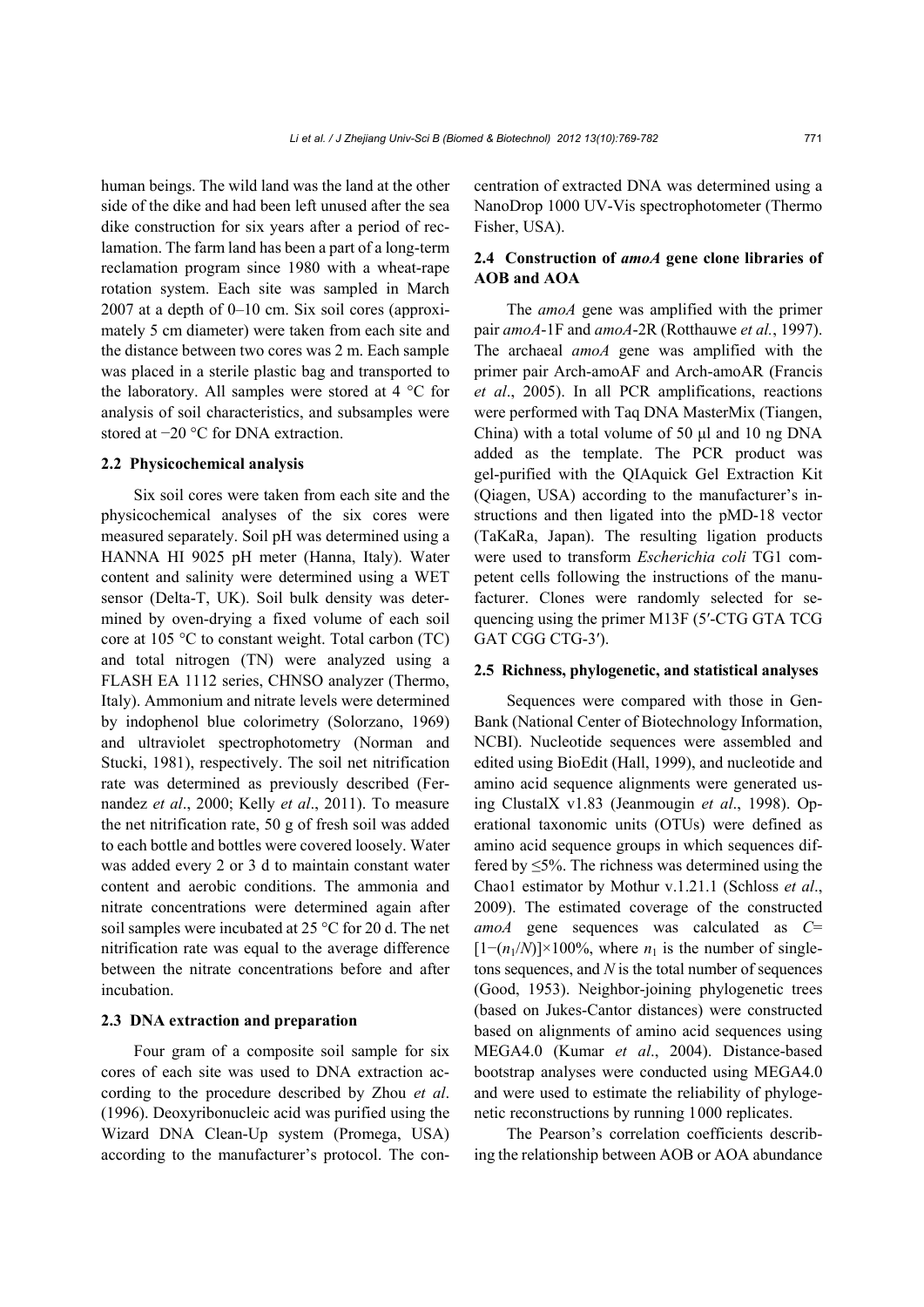and soil physicochemical properties were calculated using SigmaPlot Version 11. The Pearson's correlation coefficients for the relationships between the proportion changes of the sequences of the major lineages of AOB (*Nitrosospira* lineage and *Nitrosomonas* lineage) or AOA (soil/sediment lineage and water column/sediment lineage) and soil physicochemical properties were also calculated. Analysis of similarities (ANOSIM) was performed to evaluate the similarities between each of the two clone libraries using Mothur v.1.21.1 (Schloss *et al*., 2009). The correspondence analysis (CA) among the proportion changes of the sequences of the major lineages of AOB and AOA versus soil physicochemical properties was performed using MVSP Version 3.1.

## **2.6 Real-time PCR assay**

The clones containing the bacterial and archaeal *amoA* gene sequences confirmed by sequencing were cultured using Lysogeny Broth (LB) liquid medium with ampicillin. Plasmid DNA was extracted with an Axygen plasmid purification kit (Axygen, USA) and quantified using a NanoDrop 1000 UV-Vis spectrophotometer. The copy numbers of the *amoA* genes were calculated directly from the concentration of the extracted plasmid DNA, which was subjected to a real-time PCR assay in triplicate to generate an external standard curve.

Real-time PCR was performed on an Mx3000P real-time PCR system (Stratagene, USA). Primers and TaqMan probes are listed in Table 1. A total of 10 ng of each DNA extract was used as the template in each reaction mixture. Bacterial *amoA* genes were quantified using the primer pair *amoA*-1F/*amoA*-2R (Rotthauwe *et al.*, 1997) with SYBR<sup>®</sup> Premix Ex Taq<sup>TM</sup> (TaKaRa, Japan). The primer pair Arch amo196F/ Arch amo277R and the probe TM amo247F (Treusch *et al*., 2005) were used for quantification of the archaeal *amoA* gene with real-time PCR master mix (Toyobo, Japan). The efficiency and coefficient  $(r^2)$ of the real-time PCR, for the amplification of *amoA*  gene from AOA and AOB, were 102% and 108%, 0.997 and 0.989, respectively. Real-time PCR was conducted using the protocol for each target group as shown in Table 1. For the bacterial *amoA* gene assay, a melting curve analysis was performed to confirm PCR product specificity after the temperature increased from 55  $\degree$ C to 95  $\degree$ C following the three temperature steps.

## **2.7 Sequence accession numbers**

The sequences obtained in this study have been deposited in the GenBank database under the accession Nos. HQ888765–HQ888800 (bacterial *amoA* gene sequences and deduced amino acid sequences of *amoA* gene) and HQ888801–HQ888822 (archaeal *amoA* gene sequences and deduced amino acid sequences of *amoA* gene).

#### **3 Results**

#### **3.1 Soil physicochemical properties**

Significant differences (*P*<0.05) in the soil physicochemical properties of the three environments were observed (Table 2). Tidal flats had the highest pH  $(8.90\pm0.04)$  and salinity  $((1.35\pm0.26)\%)$ . The lowest pH  $(7.51\pm0.25)$  and salinity  $((0.09\pm0.01)\%)$ were recorded in farm land. Farm land that received organic fertilizer treatment had the highest TC

| Table 1 Primers and probe for the amoA gene used for PCR and quantitative PCR (qPCR) analysis |  |  |  |
|-----------------------------------------------------------------------------------------------|--|--|--|
|-----------------------------------------------------------------------------------------------|--|--|--|

| Target                   | Primer<br>or probe | Name                             | Sequence $(5'$ to $3')$                                    | Amplicon<br>length (bp) | Reference              |
|--------------------------|--------------------|----------------------------------|------------------------------------------------------------|-------------------------|------------------------|
| Ammonia-oxidizing Primer |                    | amoA-1 $\boldsymbol{\mathrm{F}}$ | GGGGTTTCTACTGGTGGT                                         | 491                     | Rotthauwe et al., 1997 |
| bacteria (AOB)           | Primer             | $amoA-2R$                        | <b>CCCCTCKGSAAAGCCTTCTTC</b>                               |                         |                        |
| archaea (AOA)            |                    |                                  | Ammonia-oxidizing Primer Arch amo196F GGWGTKCCRGGRACWGCMAC | 123                     | Treusch et al., 2005   |
|                          | Primer             |                                  | Arch amo277R CRATGAAGTCRTAHGGRTADCC                        |                         |                        |
|                          | Probe              | TM amo <sub>247F</sub>           | <b>CAAACCAWGCWCCYTTKGCDACCCA</b>                           |                         |                        |
|                          | Primer<br>Primer   | Arch-amoAF<br>Arch-amoAR         | <b>STAATGGTCTGGCTTAGACG</b><br>GCGGCCATCCATCTGTATGT        | 635                     | Francis et al., 2005   |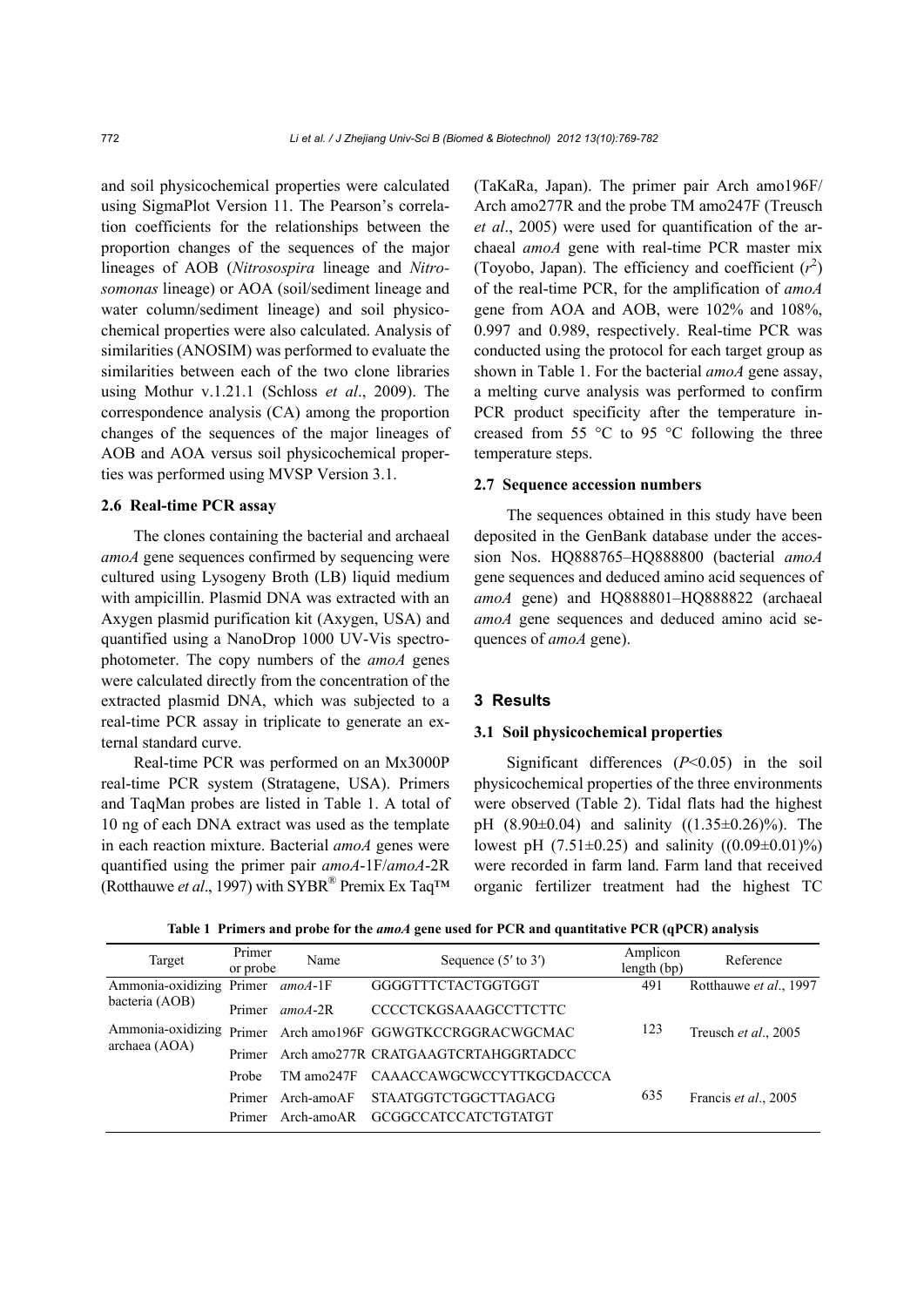**Table 2 Physiochemical properties and net nitrification rates of the tidal flats of Chongming Island in different development stages**

| Parameter                                     | Tidal flats       | Wild land                                                | Farm land         |  |
|-----------------------------------------------|-------------------|----------------------------------------------------------|-------------------|--|
| pH                                            |                   | $8.90\pm0.04$ a $8.39\pm0.19$ b                          | $7.51 \pm 0.25$ c |  |
| Density $(g/cm^3)$                            |                   | $1.49\pm0.09$ a $1.76\pm0.05$ b                          | $1.47 \pm 0.14$ a |  |
| Salinity $(\%)$                               | $1.35 \pm 0.26$ a | $0.15 \pm 0.06$ b                                        | $0.09 \pm 0.01$ b |  |
| Water content $(\% )$                         |                   | $46.25\pm4.29$ a $41.66\pm1.41$ b $30.18\pm1.98$ c       |                   |  |
| TC(g/kg)                                      |                   | 13.22 $\pm$ 0.73 a 15.02 $\pm$ 1.53 b 20.02 $\pm$ 0.39 c |                   |  |
| TN(g/kg)                                      |                   | $0.43 \pm 0.06$ a $0.75 \pm 0.16$ b $1.35 \pm 0.09$ c    |                   |  |
| $C/N$ ratio                                   |                   | 31.09 $\pm$ 4.80 a 20.34 $\pm$ 2.37 b 14.83 $\pm$ 0.69 c |                   |  |
| $NH4+-N$ (mg/kg)                              |                   | 9.47 $\pm$ 1.11 a 7.91 $\pm$ 2.16 a 4.82 $\pm$ 0.73 b    |                   |  |
| $NO3-N$ (mg/kg)                               |                   | $10.38 \pm 0.47$ a 9.76 $\pm 0.68$ a 20.18 $\pm 2.64$ b  |                   |  |
| Net nitrification<br>rate $(mg/(kg \cdot d))$ |                   | $0.18 \pm 0.16$ a $0.77 \pm 0.18$ b                      | $0.67 \pm 0.21$ b |  |
|                                               |                   |                                                          |                   |  |

Values are expressed as mean $\pm$ SD ( $n=6$ ). Values within the same line followed by the same letter do not differ significantly (*P*>0.05)

and TN levels. The  $NH<sub>4</sub><sup>+</sup>-N$  level in tidal flats was higher than that in farm land, while the converse was true for  $NO_3^-$ -N.

The net nitrification rates were distinctly different between the primary soil and agricultural soil. The lowest nitrification rate was recorded in tidal flats.

## **3.2 Quantification of ammonia-oxidizing microorganisms**

The abundances of AOB and AOA were determined using a real-time PCR assay targeting the *amoA* gene. The smallest AOB community size was detected in the tidal flats, followed by the farm land and wild land; the content of AOB in the wild land and farm land was about 100 times higher than that of the tidal flats (Fig. 1). No significant differences were observed between the abundances in farm land and wild land ( $P=0.56$ ). Similar to AOB, the AOA population sizes were high in the farm land and wild land. However, AOA were not detected in the tidal flats by real-time PCR. There was no significant difference in the population size between farm land and wild land (both mean log10 ratio AOA:AOB, 1.29) (*P*=0.45).

## **3.3 Bacterial and archaeal** *amoA***-based community structures**

Both AOB and AOA partial *amoA* genes were sequenced in the three sites. A total of 292 AOB



**Fig. 1 Average gene copy numbers of bacterial and archaeal** *amoA* **genes in three soil development stages**  The *amoA* gene of AOA in tidal flats site was not detected. The columns with same letter are not significantly different from each other (*P*>0.05, *n*=3). The lower case letters showed significant differences in abundances of AOB and capital letters showed those in AOA

*amoA* gene sequences and 139 AOA *amoA* gene sequences were obtained from six clone libraries and were translated into amino acid sequences for analysis. The clone numbers for AOB in farm land, wild land, and tidal flats were 94, 102, and 97, respectively, while those for AOA in these three samples were 65, 39, and 35, respectively. These deduced amino acid sequences were grouped into OTUs based on 0.05 amino acid substitutions per amino acid position (Figs. 2 and 3).

The Chao1 total estimators of AOB and AOA were calculated for bacterial and archaeal *amoA*  genes using a 5% amino acid sequence divergence with randomly selected 35 sequences. The Chao1 values in each AOB sample from farm land, wild land, and tidal flats were 12, 11, and 8, respectively. Values of AOA for the three samples were 5, 7, and 9, respectively. There was a striking difference in bacterial and archaeal *amoA* gene diversities as measured by richness at the three soil development stages. The richness in the three soil development stage sites showed opposite trends for the bacterial and archaeal *amoA* genes. The greatest richness of the bacterial and archaeal *amoA* genes appeared in farm land and tidal flats, respectively. The estimated coverages of AOB for farm land, wild land, and tidal flats were 94%, 96%, and 98%, respectively. The values of AOA for the three samples were 98%, 95%, and 91%, respectively.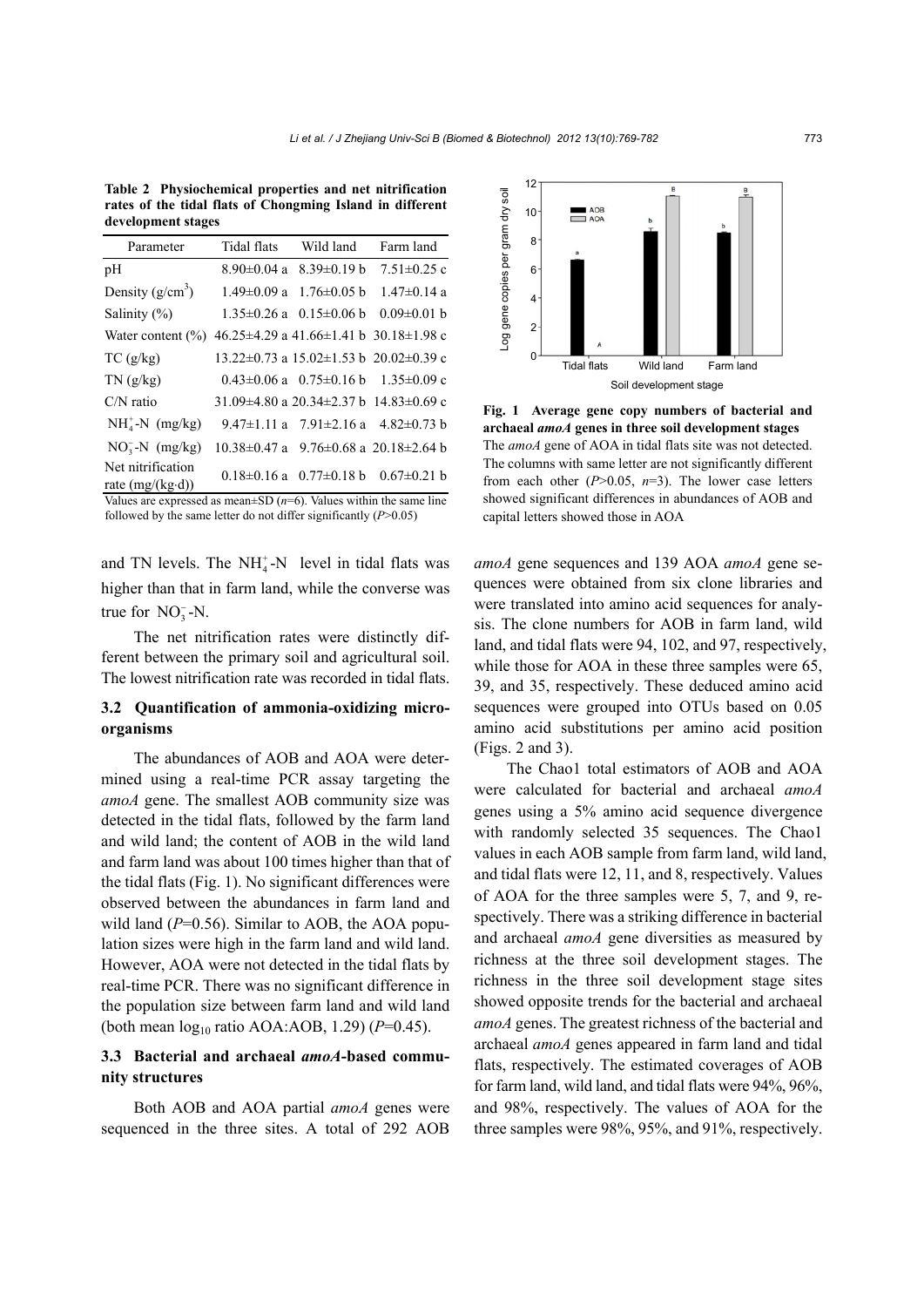

**Fig. 2 Phylogenetic tree showing the evolutionary relationships among the deduced amino acid sequences of bacterial** *amoA* **genes in different soil development stages** 

Tidal flat: ●; Wild land: ▲; Farm land: ■. The first number in brackets is the number of the sequences which could be assigned to this OTU and the second number is the total sequence number of this clone library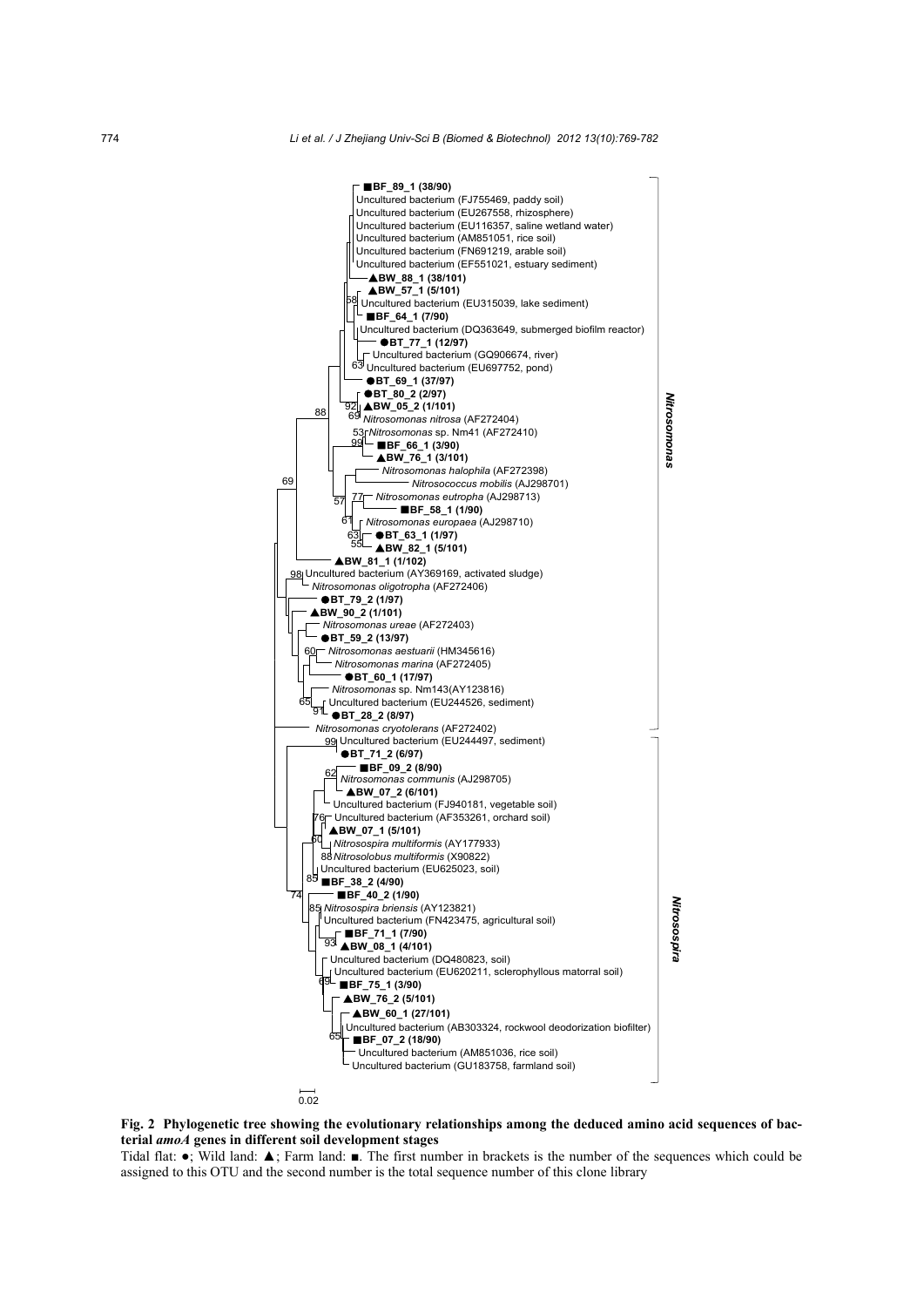

**Fig. 3 Phylogenetic tree showing the evolutionary relationships among the deduced amino acid sequences of archaeal** *amoA* **genes in different soil development stages** 

Tidal flat: ●; Wild land: ▲; Farm land: ■. The first number in brackets is the number of the sequences which could be assigned to this OTU and the second number is the total sequence number of this clone library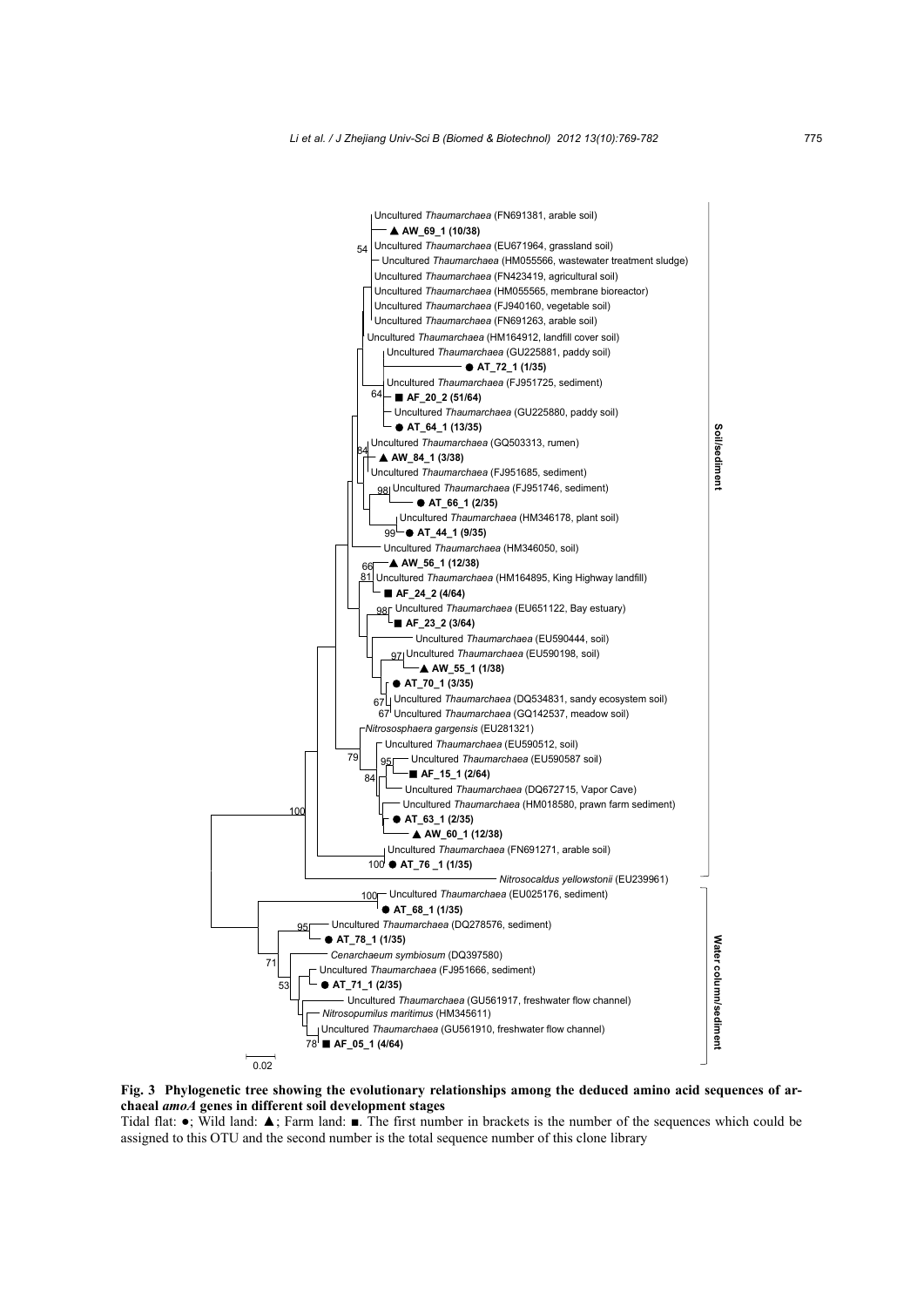Both the *Nitrosomonas* and *Nitrosospira* lineages of AOB were detected in this study (Fig. 2). Nearly all sequences from the tidal flats belonged to the *Nitrosomonas* lineage. In contrast, in farm land and wild land, more than half of the sequences belonged to the *Nitrosospira* lineage, and about 40% of sequences could be affiliated to the *Nitrosomonas* lineage. In AOB, the most abundant OTUs (clones BT $69$  1, BW  $88$  1, and BF  $89$  1) were similar to the sequences of uncultured bacterium clones detected in different sources that were 95% similar to *Nitrosomonas nitrosa* (AF272404). Nearly one-third of the AOB deduced amino acid sequences of *amoA*  gene in three soil development stages belonged to this OTU. The sequences belonging to the *Nitrosospira* lineage were almost all from farm land and wild land.

All sequences from AOA grouped within the *Thaumarchaea* (Fig. 3). The AOA community diversity was lower than that of AOB in this study. In tidal flats, 11% of sequences belonged to the water column/sediment cluster, related to *Nitrosopumilus maritimus* (HM345611); in wild land and farm land, respectively, 3% and 6% of all sequences belonged to this cluster, whereas the remainder fell within the soil/sediment cluster (Francis *et al.*, 2005). The most abundant OTUs were similar to sequences of uncultured *Thaumarchaea*, most of which have been detected in agricultural soils. About 80% of the sequences from farm land could be affiliated with the OTU AF\_20\_2.

## **3.4 Correlations between ammonia-oxidizing microbes and soil physicochemical properties**

The relationships between AOB and AOA abundances and soil physicochemical properties were investigated using Pearson's correlation coefficients (Table 3). The logs of both the AOB and AOA *amoA* gene copy numbers showed significant negative correlations with salinity (*R*<0.05). The abundances did not show significant correlations with other soil physicochemical properties in this analysis.

The relationship between the major lineages of AOB and AOA and both soil chemical properties and potential net nitrification rates are shown in Table 3. The *Nitrosospira* lineage showed a significant correlation with the net nitrification rate, while the *Nitrosomonas* lineage showed a significant correlation with salinity. The AOA lineages did not show any significant correlation with the soil physicochemical properties.

Table 4 shows the *R* value between each of the two clone libraries of ANASIM analysis. The three sites exhibited different communities for both AOB and AOA. For AOB, the significant difference was observed mainly between tidal flats and farm and wild lands. There was no significant difference of AOB communities between farm land and wild land. For AOA, the results showed significant difference among communities in three sites.

The correlations between soil physicochemical properties and the major AOB and AOA groups were analyzed using CA (Fig. 4). The results of CA showed

**Table 3 Pearson's correlation coefficients describing the relationship between soil and ammonia oxidizers' characteristics** 

|                        | Correlation coefficient |                        |                      |                      |                                      |
|------------------------|-------------------------|------------------------|----------------------|----------------------|--------------------------------------|
| Parameter              | AOB                     | <b>AOA</b>             | Nitrosospira         | Nitrosomonas         | Soil/sediment and water              |
|                        | abundance <sup>a</sup>  | abundance <sup>a</sup> | lineage <sup>b</sup> | lineage <sup>b</sup> | column/sediment lineage <sup>c</sup> |
| Salinity               | $-0.997$ <sup>*</sup>   | $-0.999*$              | $-0.991$             | $0.998*$             | $-0.911$                             |
| Net nitrification rate | 0.992                   | 0.989                  | $0.998*$             | $-0.990$             | 0.976                                |
| pH                     | $-0.758$                | $-0.775$               | $-0.722$             | 0.767                | $-0.492$                             |
| Density                | 0.476                   | 0.453                  | 0.523                | $-0.464$             | 0.746                                |
| Water content          | $-0.696$                | $-0.715$               | $-0.656$             | 0.706                | $-0.412$                             |
| TC                     | 0.680                   | 0.698                  | 0.639                | $-0.690$             | 0.391                                |
| <b>TN</b>              | 0.744                   | 0.761                  | 0.707                | $-0.753$             | 0.473                                |
| $C/N$ ratio            | $-0.931$                | $-0.940$               | $-0.910$             | 0.936                | $-0.752$                             |
| $NH4+-N$               | $-0.734$                | $-0.752$               | $-0.697$             | 0.744                | $-0.461$                             |
| $NO3-N$                | 0.422                   | 0.446                  | 0.373                | $-0.435$             | 0.0902                               |

<sup>a</sup> AOB and AOA abundances were measured by real-time PCR of the *amoA* gene;<sup>b</sup> The *Nitrosospira* and *Nitrosomonas* lineages were calculated by the sequence proportion; <sup>c</sup> The sequence proportion of soil/sediment and water column/sediment lineage showed similar correlation so the results were combined. \* Statistically significant correlations with a *P* value <0.05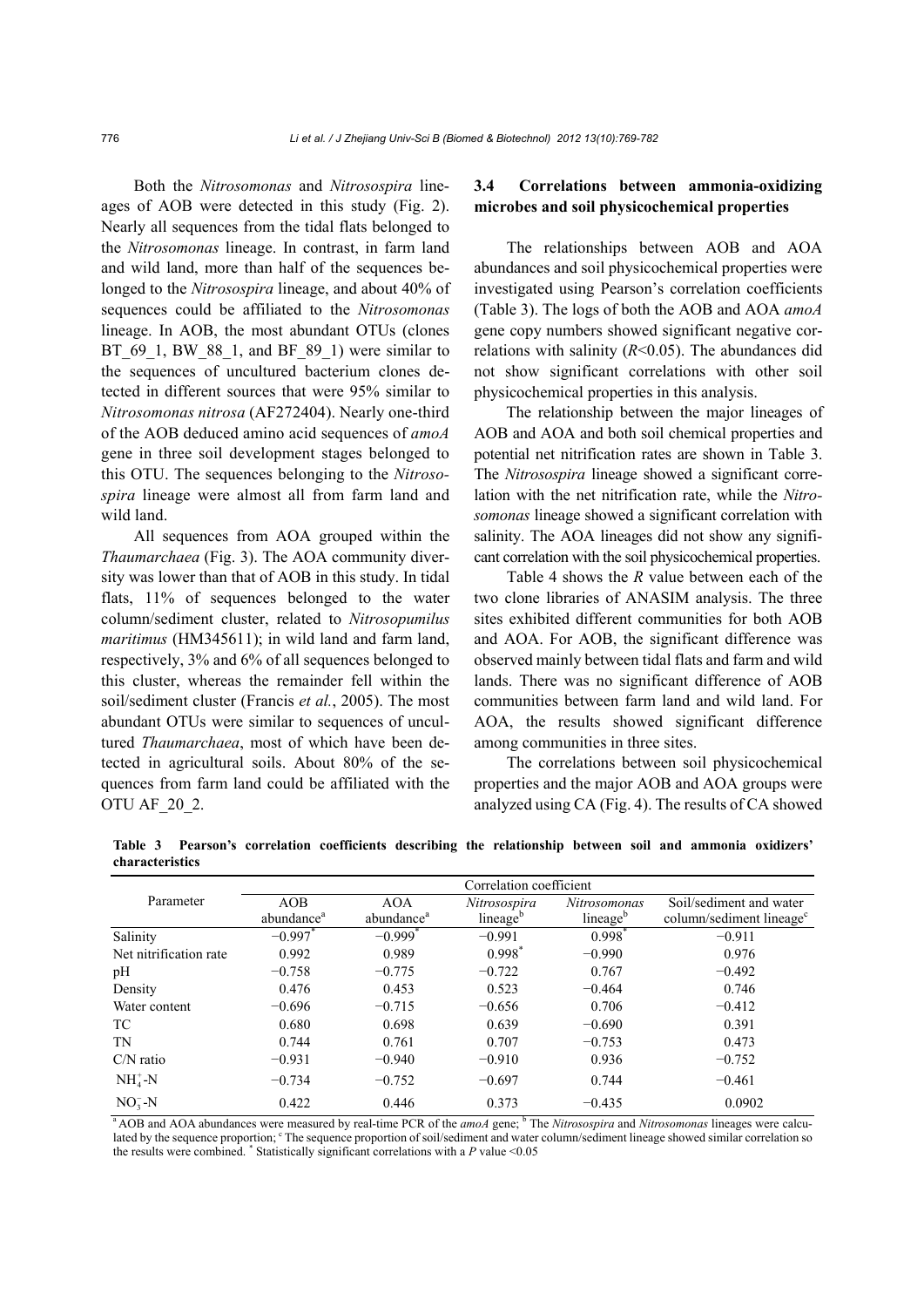

**Fig. 4 Correspondence analysis based on the soil physiochemical properties and net nitrification rates and the proportion of major lineages of AOB (***Nitrosospira* **lineage and** *Nitrosomonas* **lineage) and AOA (soil/sediment lineage and water column/sediment lineage)** 

The major lineages of AOB and AOA were showed by the red and yellow triangles, respectively. The soil physiochemical properties and net nitrification rates were showed by the blue triangle

**Table 4 ANOSIM results of every two clone libraries for AOB and AOA**

| Clone library                    | R value  | $P$ value |
|----------------------------------|----------|-----------|
| AOB in farm land and tidal flats | 0.058    | < 0.001   |
| AOB in farm land and wild land   | $-0.001$ | 0.445     |
| AOB in tidal flats and wild land | 0.047    | 0.002     |
| AOA in farm land and tidal flats | 0.190    | 0.001     |
| AOA in farm land and wild land   | 0.214    | < 0.001   |
| AOA in tidal flats and wild land | 0.051    | 0.009     |

similar relationships as those determined by the Pearson's correlation coefficients. The AOB and AOA lineages appeared in the second and forth quadrants in addition to the net nitrification rate, density, pH, and salinity, indicating that these soil physicochemical properties must be important to the AOB and AOA lineages.

## **4 Discussion**

#### **4.1 Soil physicochemical properties**

The soil physicochemical properties varied among the three soil development stages and were responsible for the variations in nitrification. In general, soil water content, pH, and  $NH<sub>4</sub><sup>+</sup>-N$  content control nitrification (Paul and Clark, 1989; Rhoades and Coleman, 1999). Water in the tidal flats was a mixture of freshwater and seawater, having a high

salinity. Effects of changes in physicochemical conditions along an estuarine gradient on nitrification rates have been well documented, indicating decreased nitrification as the salinity increases (Rysgaard *et al*., 1999; Bernhard and Bollmann, 2010), which was consistent with the change of nitrification rates in this study. Farm land was under a long-term reclamation, and thus the TN in the farm land was the highest. Salinity plays an important role in controlling  $NH<sub>4</sub><sup>+</sup> - N$  adsorption capacity with increased  $NH<sub>4</sub><sup>+</sup> - N$ efflux as salinity increases (Boynton and Kemp, 1985). The general pattern of  $NH<sub>4</sub><sup>+</sup>-N$  is higher in the high salinity areas and  $NO_3^-$ -N is enriched in the low salinity areas, which would be contributed by the difference of nitrification activity, and has been frequently observed in other estuaries (Windom and Niencheski, 2003; Charette and Buesseler, 2004; Santoro *et al*., 2008) and is consistent with our results.

## **4.2 Abundance and richness of ammonia oxidizers**

In previous studies (Bernhard *et al*., 2005; 2007; Santoro *et al*., 2008), AOB and AOA community compositions and abundances appear to vary with soil conditions, which also showed significant difference among AOA and AOB communities in the different soil development stages in this study. There was a dramatic difference in the abundances of AOB and AOA in the tidal flats. The abundances of both AOB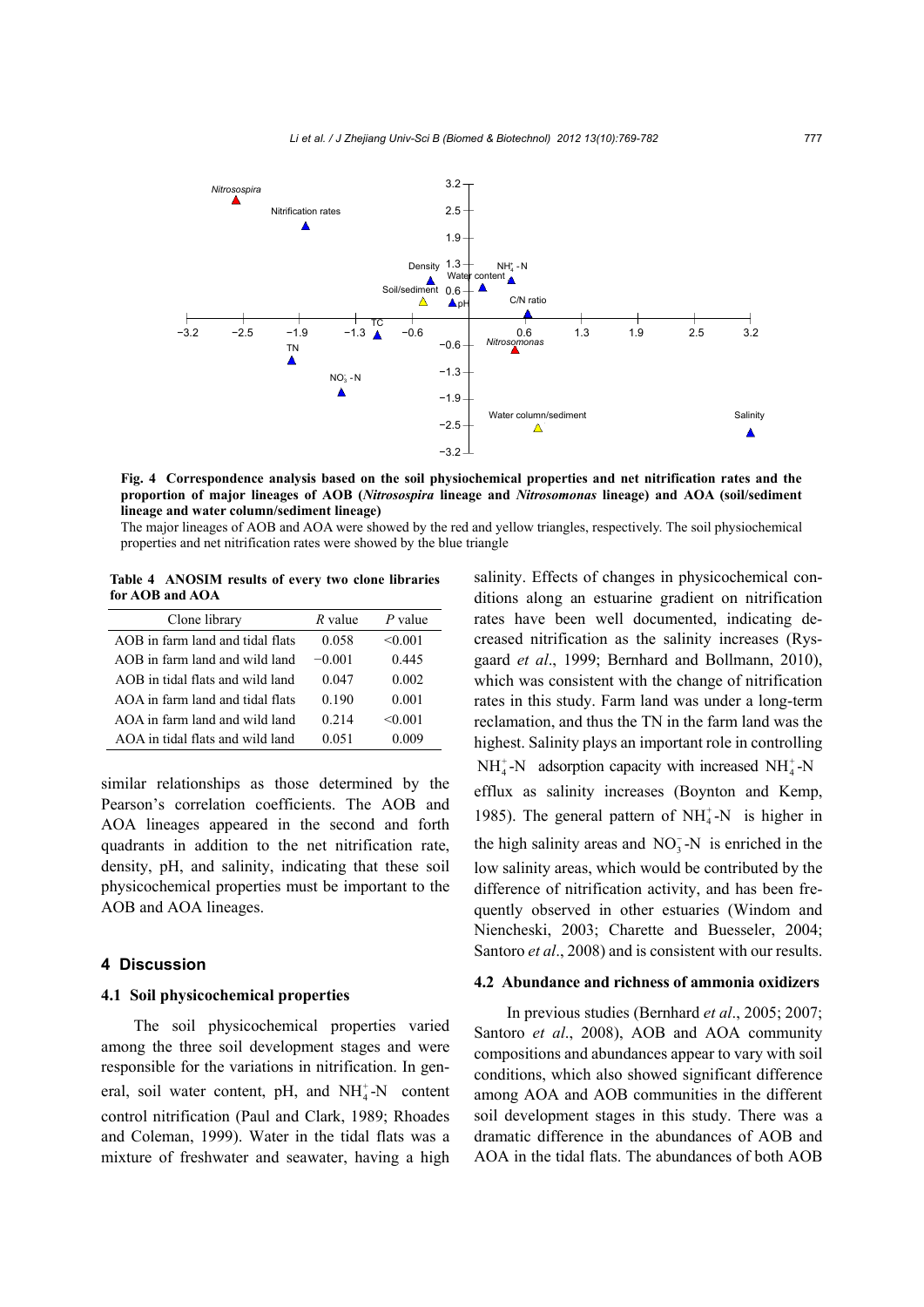and AOA showed a significant negative correlation with salinity, which is consistent with the results of previous studies covering estuaries salinity gradients (Bernhard *et al*., 2007; Santoro *et al*., 2008). Salinity is a particularly important parameter for ammonia oxidation, in part because of its influence on  $NH<sub>4</sub><sup>+</sup>$ adsorption (Boatman and Murray, 1982). It is thus reasonable that salinity has a strong influence on microbial community composition and size. It also has been proposed as potentially significant environmental divers of AOB and AOA abundance or community structure in various environments, especially in marine or estuary ecosystems (Sahan and Muyzer, 2008; Santoro *et al.*, 2008). In both the farm land and wild land, AOA outnumbered AOB. This finding is consistent with the results of other reports (Leininger *et al*., 2006; Zhang *et al*., 2010). One intriguing result was that AOA were not detected in the tidal flats using real-time PCR even though they were detected using normal PCR. This primer set used in real-time PCR was widely used in previous studies (Leininger *et al*., 2006; Boyle-Yarwood *et al*., 2008; Mertens *et al*., 2009) Furthermore, when comparing the primer set sequences to the sequences achieved from clone libraries of AOA, they matched perfectly. It means that the real-time PCR conditions for AOA analysis are appropriate for amplification. Some reports specifically described the low sensitivity of real-time PCR compared with normal PCR (Hafez *et al*., 2005; Bastien *et al.*, 2008). Hence, real-time PCR is not always more sensitive than normal PCR. Therefore, the result of a decrease in the abundance of AOA in the tidal flats was still credible. As the decrease of AOB and AOA abundance in tidal flats, net nitrification rate in tidal flats was also observed lower than that in farm and wild lands, indicating that the decrease of ammonia oxidizer's activity in tidal flats. Although previous studies have suggested that in soil environments AOA are often more diverse and abundant than AOB (Santoro *et al*., 2008; Zhang *et al*., 2010), our results revealed a lower richness of AOA than that of AOB in the three soil development stages.

## **4.3 Community diversities of AOA and AOB**

Previous studies have suggested the predominance of *Nitrosospira* over *Nitrosomonas* in terrestrial ecosystems (Kowalchuk *et al*., 2000; Avrahami *et al*., 2002; Avrahami and Conrad, 2003). Both lineages of AOB were detected in this study. The sequences of the bacterial *amoA* genes in farm land and wild land were consistent with the reported results. Interestingly, no *Nitrosospira*-like sequence was found in the saline tidal flats site. Of the physicochemical parameters, salinity and the net nitrification rate of the farm land and wild land showed significant differences from those of tidal flats (Table 2), indicating that the salinity and the net nitrification rate can be the important factors determining the AOB assemblages in different soil development stages. The results of CA (Fig. 4) showed that the proportion of *Nitrosomonas* lineages was positively correlated with salinity and negatively correlated with net nitrification rate, density, and pH.

The enormous differences in the AOB communities among the first soil stage of the tidal flats, the last stage of farm land, and the middle development stage of wild land revealed a difference with respect to the soil development stage. Several studies concerning the factors affecting the distribution of AOB have suggested that salinity is one of the important factors (Bernhard *et al*., 2005; 2007), which was supported by the results of this study. Members of the *Nitrosospira* lineage were only detected in the farm land and wild land. However, the *Nitrosospira* lineage is often dominant in salty environments such as estuarine or marine systems (Ward *et al*., 2007; Bernhard and Bollmann, 2010). An estuarine environment is the interface of land, freshwater and marine environments (Dang *et al*., 2010). Tidal flats in this study are coastal wetlands which are different from the study site of the Yangtze River estuary (Dang *et al*., 2010), so the result of no *Nitrosospira*like sequences in tidal flats was not surprising. On the other hand, in studies which were focused on agricultural soil AOB communities (Chu *et al*., 2007; Chen *et al*., 2008), the *Nitrosospira* lineage was also found to be dominant in agricultural soils. In our results, more than half of the sequences from farm land and wild land belonged to the *Nitrosomonas* lineage, and the tidal flats were also dominated by *Nitrosomonas*. Those results indicated that the tidal flats are significantly different from the developed soil stages. *Nitrosomonas* has been detected in high-ammonia environments, such as sediment from surface-flow wetland mesocosms (Allen *et al*., 2010), manure-treated wetlands (Ibekwe *et al*., 2003), and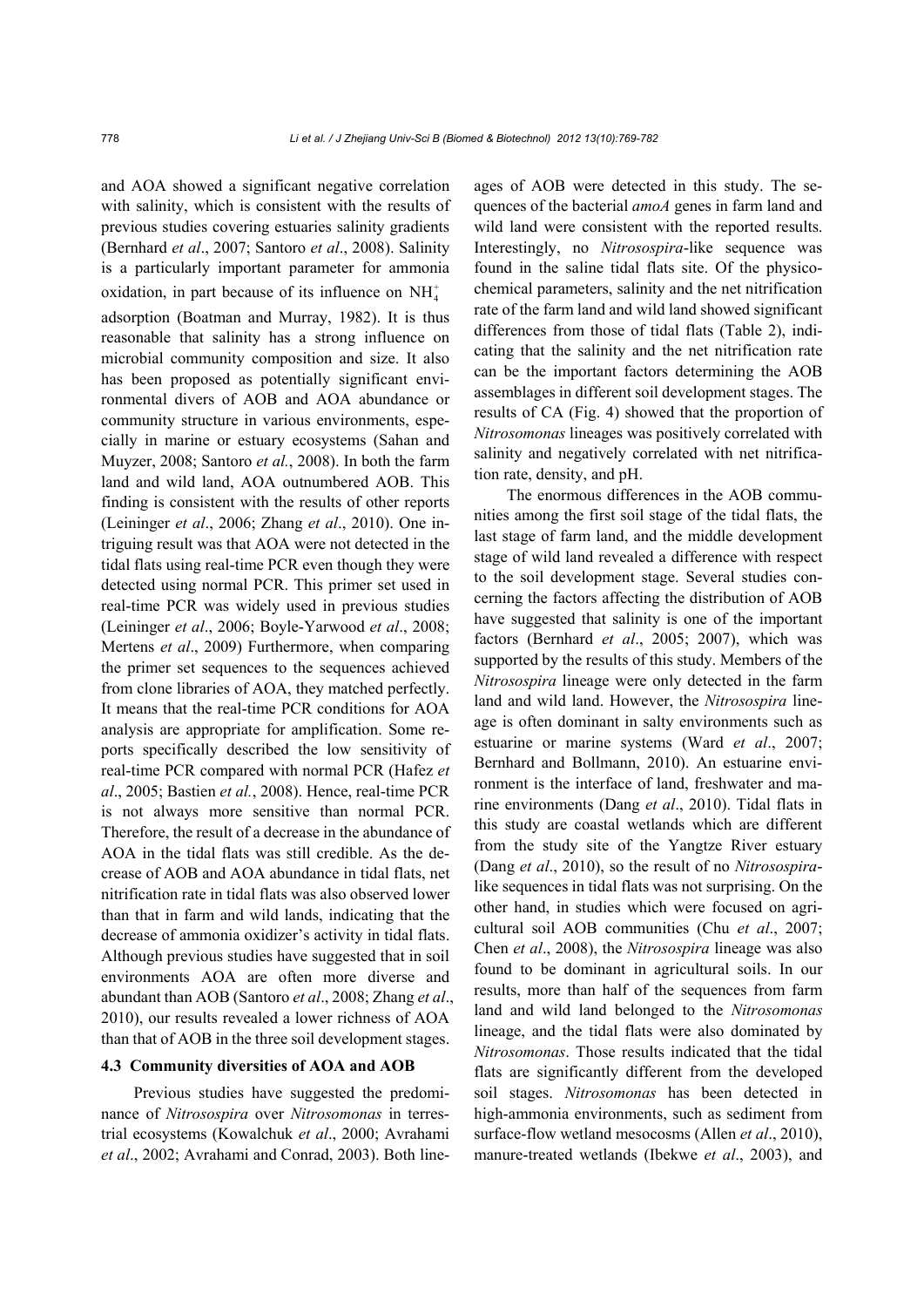waste water treatment plants (Park *et al*., 2006), which is coincident with the higher ammonia content of the tidal flats than that of farm land and wild land. The differences in the AOB community structure can be used as a biological indicator of different soil development stages.

Phylogenetic analysis reveals a high AOB diversity in three soil development stages. The most abundant bacterial *amoA* sequence types (clones BT\_69\_1, BW\_88\_1, and BF\_89\_1) of the three sites were from the *Nitrosomonas* lineage. This type of sequence was found to predominate in different sources such as agriculture soil (Wang *et al*., 2009), wetland water sample (Dorador *et al*., 2008), and estuary sediment (Sahan and Muyzer, 2008). In the three different soil development stages, about onethird of AOB *amoA* gene sequences belonged to this type, indicating that this type of *Nitrosomonas* is distributed equally in the different environments. In the *Nitrosomonas* lineage, the second most abundant bacterial *amoA* gene sequence type (clone BT\_60\_1) was affiliated with the *Nitrosomonas marina* cluster but with more than 6% dissimilarity with respect to the isolated *Nitrosomonas marina*. All sequences belonging to this type were from the tidal flats. This type was seldom detected in soil and is typically detected in marine-related environments, such as coastal sediments (Dang *et al*., 2010) and estuaries (Purkhold *et al*., 2003). The water in tidal flats is mixed freshwater and seawater. Some soil characteristics, such as salinity and water content, of the tidal flats are more similar to those of marine environments than those of farm land and wild land. Although most marine environments show relatively high proportions of *Nitrosospira* lineage of AOB, the most abundant sequence type in the *Nitrosospira* lineage detected in this study has most often been detected in agriculture soil in previous studies (Chu *et al*., 2007; Wang *et al*., 2009), which is consistent with the soil development stages of farm land and wild land.

The AOA community diversity was lower than that for AOB in this study. Most of the sequences from the three soil development stages could be affiliated with the soil/sediment cluster, and were closely related to sequences identified in studies of soil and sediment (Leininger *et al*., 2006; Shen *et al*., 2008; Zhang *et al*., 2009), suggesting a similar environment globally. The AOA diversities did not show significant differences among the three soil development stages. However, it had no obvious correlation with the differences in the soil physicochemical properties. As for the results of CA (Fig. 4), the percentage of soil/sediment lineage was positively correlated with net nitrification rate, density, and pH and negatively correlated with salinity.

## **5 Conclusions**

The results of this study showed that salinity, pH, and net nitrification rate in different soil development stages had a greater influence on the abundances and community compositions of AOB and AOA than other soil physicochemical properties in different soil development stages of tidal flats. However, AOB and AOA displayed differences in the response to the different soil development stages. Among the AOB, the ratio of the number of sequences belonging to *Nitrosomonas* and *Nitrosospira* showed significant correlations with salinity and net nitrification rates, which showed significant differences between the primary soil and agricultural soil. In contrast, the AOA community composition showed no significant correlation with soil development stage. The differences in the AOB community structure can be used as a biological indicator of different soil development stages, which could be used to monitor the resource utilization of tidal flats.

#### **References**

- Allen, J.G., Beutel, M.W., Call, D.R., Fischer, A.M., 2010. Effects of oxygenation on ammonia oxidation potential and microbial diversity in sediment from surface-flow wetland mesocosms. *Bioresour. Technol.*, **101**(4):1389- 1392. [doi:10.1016/j.biortech.2009.09.050]
- Avrahami, S., Conrad, R., 2003. Patterns of community change among ammonia oxidizers in meadow soils upon long-term incubation at different temperatures. *Appl. Environ. Microbiol.*, **69**(10):6152-6164. [doi:10.1128/ AEM.69.10.6152-6164.2003]
- Avrahami, S., Conrad, R., Braker, G., 2002. Effect of soil ammonium concentration on  $N_2O$  release and on the community structure of ammonia oxidizers and denitrifiers. *Appl. Environ. Microbiol.*, **68**(11):5685-5692. [doi:10.1128/AEM.68.11.5685-5692.2002]
- Bastida, F., Zsolnay, A., Hernandez, T., Garcia, C., 2008. Past, present and future of soil quality indices: a biological perspective. *Geoderma*, **147**(3-4):159-171. [doi:10.1016/ j.geoderma.2008.08.007]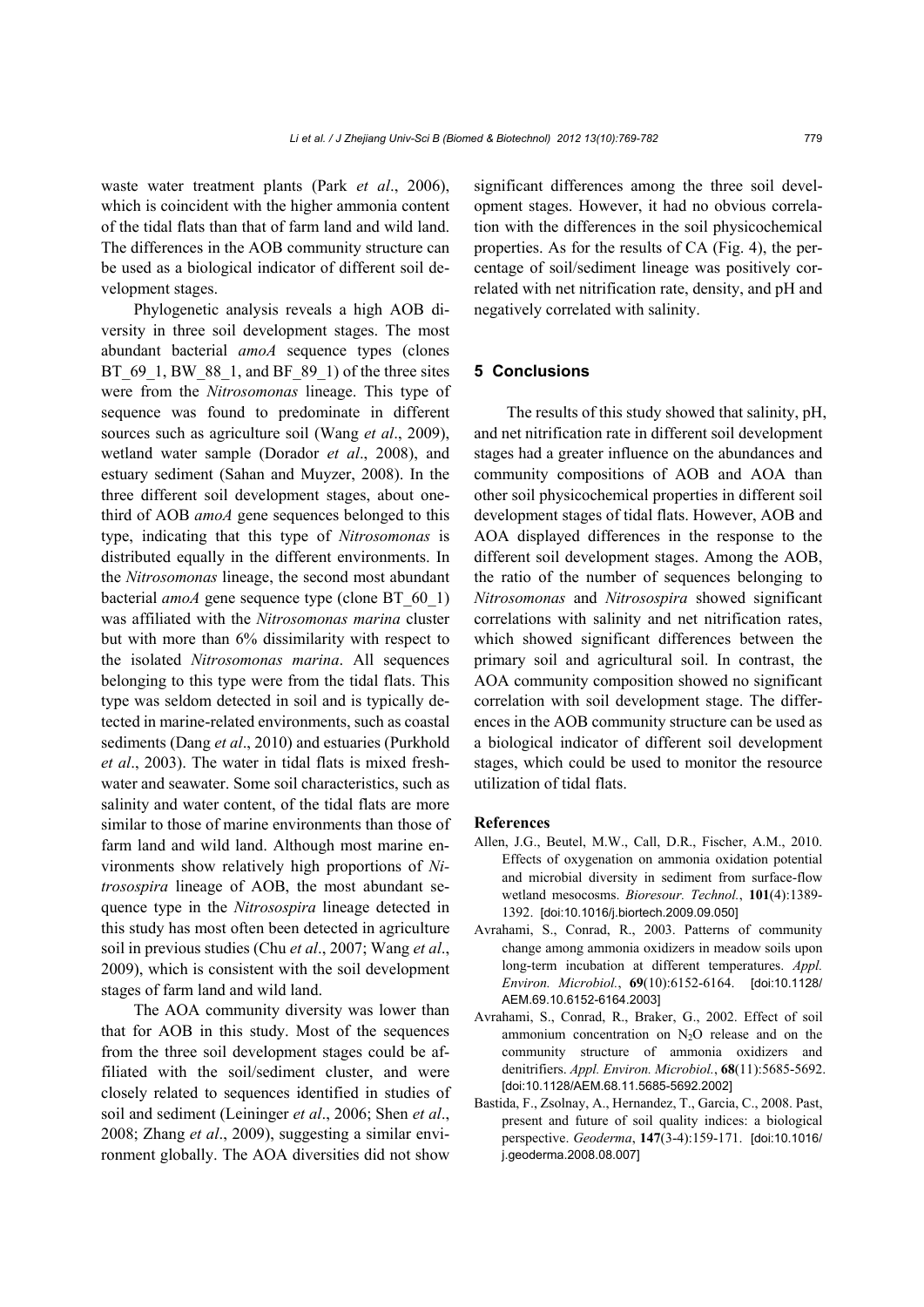- Bastien, P., Procop, G.W., Reischl, U., 2008. Quantitative real-time PCR is not more sensitive than "conventional" PCR. *J. Clin. Microbiol.*, **46**(6):1897-1900. [doi:10. 1128/JCM.02258-07]
- Bernhard, A.E., Bollmann, A., 2010. Estuarine nitrifiers: new player, patterns and processes. *Estuar. Coast. Shelf Sci.*, **88**(1):1-11. [doi:10.1016/j.ecss.2010.01.023]
- Bernhard, A.E., Donn, T., Giblin, A.E., Stahl, D.A., 2005. Loss of diversity of ammonia-oxidizing bacteria correlates with increasing salinity in an estuary system. *Environ. Microbiol.*, **7**(9):1289-1297. [doi:10.1111/j. 1462-2920.2005.00808.x]
- Bernhard, A.E., Tucker, J., Giblin, A.E., Stahl, D.A., 2007. Functionally distinct communities of ammonia-oxidizing bacteria along an estuarine salinity gradient. *Environ. Microbiol.*, **9**(6):1439-1447. [doi:10.1111/j.1462-2920. 2007.01260.x]
- Boatman, C.D., Murray, J.W., 1982. Modeling exchangeable  $NH<sub>4</sub><sup>+</sup>$  adsorption in marine sediments: process and controls of adsorption. *Limnol. Oceanogr.*, **27**(1):99-110. [doi:10.4319/lo.1982.27.1.0099]
- Boyle-Yarwood, S.A., Bottomley, P.J., Myrold, D.D., 2008. Community composition of ammonia-oxidizing bacteria and archaea in soils under stands of red alder and Douglas fir in Oregon. *Environ. Microbiol.*, **10**(11):2956-2965. [doi:10.1111/j.1462-2920.2008.01600.x]
- Boynton, W.R., Kemp, W.M., 1985. Nutrient regeneration and oxygen consumption by sediments along an estuarine salinity gradient. *Mar. Ecol. Prog. Ser.*, **23**:45-55. [doi:10. 3354/meps023045]
- Brochier-Armanet, C., Boussau, B., Gribaldo, S., Forterre, P., 2008. Mesophilic crenarchaeota: proposal for a third archaeal phylum, the Thaumarchaeota. *Nat. Rev. Microbiol.*, **6**(3):245-252. [doi:10.1038/nrmicro1852]
- Charette, M.A., Buesseler, K.O., 2004. Submarine groundwater discharge of nutrients and copper to an urban subestuary of Chesapeake Bay (Elizabeth River). *Limnol. Oceanogr.*, **49**(2):376-385. [doi:10.4319/lo.2004. 49.2.0376]
- Chen, X.P., Zhu, Y.G., Xia, Y., Shen, J.P., He, J.Z., 2008. Ammonia-oxidizing archaea: important players in paddy rhizosphere soil? *Environ. Microbiol.*, **10**(8):1978-1987. [doi:10.1111/j.1462-2920.2008.01613.x]
- Chu, H.Y., Fujii, T., Morimoto, S., Lin, X.G., Yagi, K., Hu, J.L., Zhang, J.B., 2007. Community structure of ammonia-oxidizing bacteria under long-term application of mineral fertilizer and organic manure in a sandy loam soil. *Appl. Environ. Microbiol.*, **73**(2):485-491. [doi:10. 1128/AEM.01536-06]
- Dang, H.Y., Li, J., Chen, R.P., Wang, L., Guo, L.Z., Zhang, Z.N., Klotz, M.G., 2010. Diversity, abundance, and spatial distribution of sediment ammonia-oxidizing betaproteobacteria in response to environmental gradients and coastal eutrophication in Jiaozhou Bay, China. *Appl. Environ. Microbiol.*, **76**(14):4691-4702. [doi:10.1128/ AEM.02563-09]
- Di, H.J., Cameron, K.C., Shen, J.P., Winefield, C.S.,

O′Callaghan, M., Bowatte, S., He, J.Z., 2010. Ammonia-oxidizing bacteria and archaea grow under contrasting soil nitrogen conditions. *FEMS Microbiol. Ecol.*, **72**(3):386-394. [doi:10.1111/j.1574-6941.2010. 00861.x]

- Dorador, C., Busekow, A., Vila, I., Imhoff, J.F., Witzel, K.P., 2008. Molecular analysis of enrichment cultures of ammonia oxidizers from the Salar de Huasco, a high altitude saline wetland in northern Chile. *Extremophiles*, **12**(3):405-414. [doi:10.1007/s00792-008-0146-x]
- Enwall, K., Philippot, L., Hallin, S., 2005. Activity and composition of the denitrifying bacterial community respond differently to long-term fertilization. *Appl. Environ. Microbiol.*, **71**(12):8335-8343. [doi:10.1128/ AEM.71.12.8335-8343.2005]
- Fernandez, I.J., Simmons, J.A., Briggs, R.D., 2000. Indices of forest floor nitrogen status along a climate gradient in Maine, USA. *For. Ecol. Manage.*, **134**(1-3):177-187. [doi:10.1016/S0378-1127(99)00256-X]
- Fierer, N., Jackson, R.B., 2006. The diversity and biogeography of soil bacterial communities. *PNAS*, **103**(3):626-631. [doi:10.1073/pnas.0507535103]
- Francis, C.A., Roberts, K.J., Beman, J.M., Santoro, A.E., Oakley, B.B., 2005. Ubiquity and diversity of ammonia-oxidizing archaea in water columns and sediments of the ocean. *PNAS*, **102**(41):14683-14688. [doi:10.1073/pnas.0506625102]
- Gan, X.J., Cai, Y.T., Choi, C.Y., Ma, Z.J., Chen, J.K., Li, B., 2009. Potential impacts of invasive *Spartina alterniflora*  on spring bird communities at Chongming Dongtan, a Chinese wetland of international importance. *Estuar. Coast. Shelf Sci.*, **83**(2):211-218. [doi:10.1016/j.ecss. 2009.03.026]
- Gao, Y., Zhao, B., 2006. The effect of reclamation on mud flat development in Chongming Island, Shanghai. *Chin. Agric. Sci. Bull.*, **22**(8):475-479 (in Chinese).
- Girvan, M.S., Bullimore, J., Pretty, J.N., Osborn, A.M., Ball, A.S., 2003. Soil type is the primary determinant of the composition of the total and active bacterial communities in arable soils. *Appl. Environ. Microbiol.*, **69**(3): 1800-1809. [doi:10.1128/AEM.69.3.1800-1809.2003]
- Good, I.J., 1953. The population frequencies of species and the estimation of population parameters. *Biometrika*, **40**(3-4):237-264. [doi:10.1093/biomet/40.3-4.237]
- Hafez, H.M., Hauck, R., Lüschow, D., McDougald, L., 2005. Comparison of the specificity and sensitivity of PCR, nested PCR, and real-time PCR for the diagnosis of histomoniasis. *Avian Dis.*, **49**(3):366-370. [doi:10.1637/ 7341-020805R.1]
- Hall, T.A., 1999. BioEdit: a user-friendly biological sequence alignment editor and analysis program for Windows 95/98/NT. *Nucleic. Acids Symp. Ser.*, **41**:95-98.
- He, J.Z., Shen, J.P., Zhang, L.M., Zhu, Y.G., Zheng, Y.M., Xu, M.G., Di, H., 2007. Quantitative analyses of the abundance and composition of ammonia-oxidizing bacteria and ammonia-oxidizing archaea of a Chinese upland red soil under long-term fertilization practices.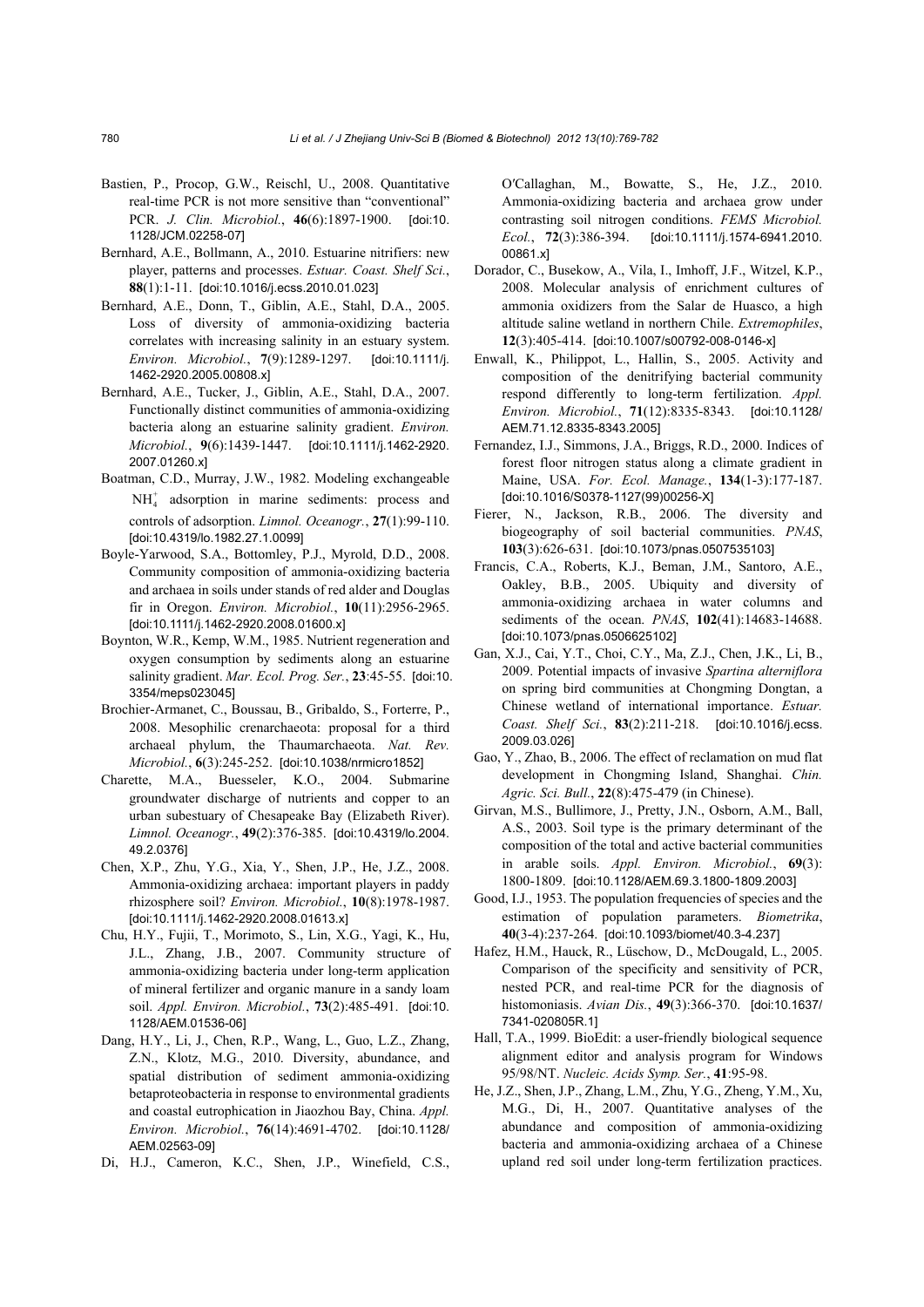*Environ. Microbiol.*, **9**(9):2364-2374. [doi:10.1111/j. 1462-2920.2007.01358.x]

- Head, I.M., Hiorns, W.D., Embley, T.M., McCarthy, A.J., Saunders, J.R., 1993. The phylogeny of autotrophic ammonia-oxdizing bacteria as determined by analysis of 16S ribosomal-RNA gene-sequences. *Microbiology*, **139**(6):1147-1153. [doi:10.1099/00221287-139-6-1147]
- Ibekwe, A.M., Grieve, C.M., Lyon, S.R., 2003. Characterization of microbial communities and composition in constructed dairy wetland wastewater effluent. *Appl. Environ. Microbiol.*, **69**(9):5060-5069. [doi:10.1128/AEM.69.9.5060-5069.2003]
- Jeanmougin, F., Thompson, J.D., Gouy, M., Higgins, D.G., Gibson, T.J., 1998. Multiple sequence alignment with Clustal X. *Trends Biochem. Sci.*, **23**(10):403-405. [doi:10.1016/S0968-0004(98)01285-7]
- Jia, Z.J., Conrad, R., 2009. Bacteria rather than archaea dominate microbial ammonia oxidation in an agricultural soil. *Environ. Microbiol.*, **11**(7):1658-1671. [doi:10.1111/ j.1462-2920.2009.01891.x]
- Kelly, C.N., Schoenholtz, S.H., Adams, M.B., 2011. Soil properties associated with net nitrification following watershed conversion from Appalachian hardwoods to Norway spruce. *Plant Soil*, **344**(1-2):361-376. [doi:10. 1007/s11104-011-0755-5]
- Könneke, M., Bernhard, A., de la Torre, J., Walker, C., Waterbury, J., Stahl, D., 2005. Isolation of an autotrophic ammonia-oxidizing marine archaeon. *Nature*, **437**(7058): 543-546. [doi:10.1038/nature03911]
- Kowalchuk, G.A., Stienstra, A.W., Heilig, G.H.J., Stephen, J.R., Woldendorp, J.W., 2000. Changes in the community structure of ammonia-oxidizing bacteria during secondary succession of calcareous grasslands. *Environ. Microbiol.*, **2**(1):99-110. [doi:10.1046/j.1462-2920.2000. 00080.x]
- Kumar, S., Tamura, K., Nei, M., 2004. MEGA3: integrated software for molecular evolutionary genetics analysis and sequence alignment. *Brief. Bioinformatics*, **5**(2):150-163. [doi:10.1093/bib/5.2.150]
- Leininger, S., Urich, T., Schloter, M., Schwark, L., Qi, J., Nicol, G.W., Prosser, J.I., Schuster, S.C., Schleper, C., 2006. Archaea predominate among ammonia-oxidizing prokaryotes in soils. *Nature*, **442**(7104):806-809. [doi:10.1038/nature04983]
- Li, X., Zhou, Y.X., Kuang, R.Y., 2010. Analysis and trend prediction of shoreline evolution in Chongming Dongtan, Shanghai. *J. Jilin Univ.*, **40**:417-424 (in Chinese).
- Mertens, J., Broos, K., Wakelin, S.A., Kowalchuk, G.A., Springael, D., Smolders, E., 2009. Bacteria, not archaea, restore nitrification in a zinc-contaminated soil. *ISME J.*, **3**(8):916-923. [doi:10.1038/ismej.2009.39]
- Moin, N.S., Nelson, K.A., Bush, A., Bernhard, A.E., 2009. Distribution and diversity of archaeal and bacterial ammonia oxidizers in salt marsh sediments. *Appl. Environ. Microbiol.*, **75**(23):7461-7468. [doi:10.1128/aem.01001-09]
- Norman, R.J., Stucki, J.W., 1981. The determination of nitrate and nitrite in soil extracts by ultraviolet spectrophotometry.

*Soil Sci. Soc. Am. J*., **45**(2):347-353.

- Park, H.D., Wells, G.F., Bae, H., Criddle, C.S., Francis, C.A., 2006. Occurrence of ammonia-oxidizing archaea in wastewater treatment plant bioreactors. *Appl. Environ. Microbiol.*, **72**(8):5643-5647. [doi:10.1128/AEM.00402-06]
- Paul, E.A., Clark, F.E., 1989. Soil Microbiology and Biochemistry. Academic Press, San Diego.
- Purkhold, U., Pommerening-Röser, A., Juretschko, S., Schmid, M.C., Koops, H.P., Wagner, M., 2000. Phylogeny of all recognized species of ammonia oxidizers based on comparative 16S rRNA and *amoA* sequence analysis: implications for molecular diversity surveys. *Appl. Environ. Microbiol.*, **66**(12):5368-5382. [doi:10.1128/ AEM.66.12.5368-5382.2000]
- Purkhold, U., Wagner, M., Timmermann, G., Pommerening-Roser, A., Koops, H.P., 2003. 16S rRNA and *amoA*-based phylogeny of 12 novel betaproteobacterial ammoniaoxidizing isolates: extension of the dataset and proposal of a new lineage within the nitrosomonads. *Int. J. Syst. Evol. Microbiol.*, **53**(5):1485-1494. [doi:10.1099/ijs.0. 02638-0]
- Rhoades, C.C., Coleman, D.C., 1999. Nitrogen mineralization and nitrification following land conversion in montane Ecuador. *Soil Biol. Biochem.*, **31**(10):1347-1354. [doi:10.1016/S0038-0717(99)00037-1]
- Rotthauwe, J.H., Witzel, K.P., Liesack, W., 1997. The ammonia monooxygenase structural gene *amoA* as a functional marker: molecular fine-scale analysis of natural ammonia-oxidizing populations. *Appl. Environ. Microbiol.*, **63**(12):4704-4712.
- Rysgaard, S., Thastum, P., Dalsgaard, T., Christensen, P.B., Sloth, N.P., 1999. Effects of salinity on  $NH_4^+$  adsorption capacity, nitrification, and dentrification in Danish estuarine sediments. *Estuaries*, **22**(1):21-30. [doi:10. 2307/1352923]
- Sahan, E., Muyzer, G., 2008. Diversity and spatio-temporal distribution of ammonia-oxidizing archaea and bacteria in sediments of the Westerschelde estuary. *FEMS Microbiol. Ecol.*, **64**(2):175-186. [doi:10.1111/j.1574-6941.2008. 00462.x]
- Santoro, A.E., Francis, C.A., de Sieyes, N.R., Boehm, A.B., 2008. Shifts in the relative abundance of ammoniaoxidizing bacteria and archaea across physicochemical gradients in a subterranean estuary. *Environ. Microbiol.*, **10**(4):1068-1079. [doi:10.1111/j.1462-2920.2007.01547.x]
- Schloss, P.D., Westcott, S.L., Ryabin, T., Hall, J.R., Hartmann, M., Hollister, E.B., Lesniewski, R.A., Oakley, B.B., Parks, D.H., Robinson, C.J., *et al*., 2009. Introducing mothur: open-source, platform-independent, communitysupported software for describing and comparing microbial communities. *Appl. Environ. Microbiol.*, **75**(23):7537-7541. [doi:10.1128/AEM.01541-09]
- Sharp, J., Pennock, J., Church, T., Tramontano, J., Cifuentes, L., 1984. The Estuarine Interaction of Nutrients, Organics, and Metals: A Case Study in the Delaware Estuary. *In*: Kennedy, V.S. (Ed.), The Estuary as a Filter. Academic